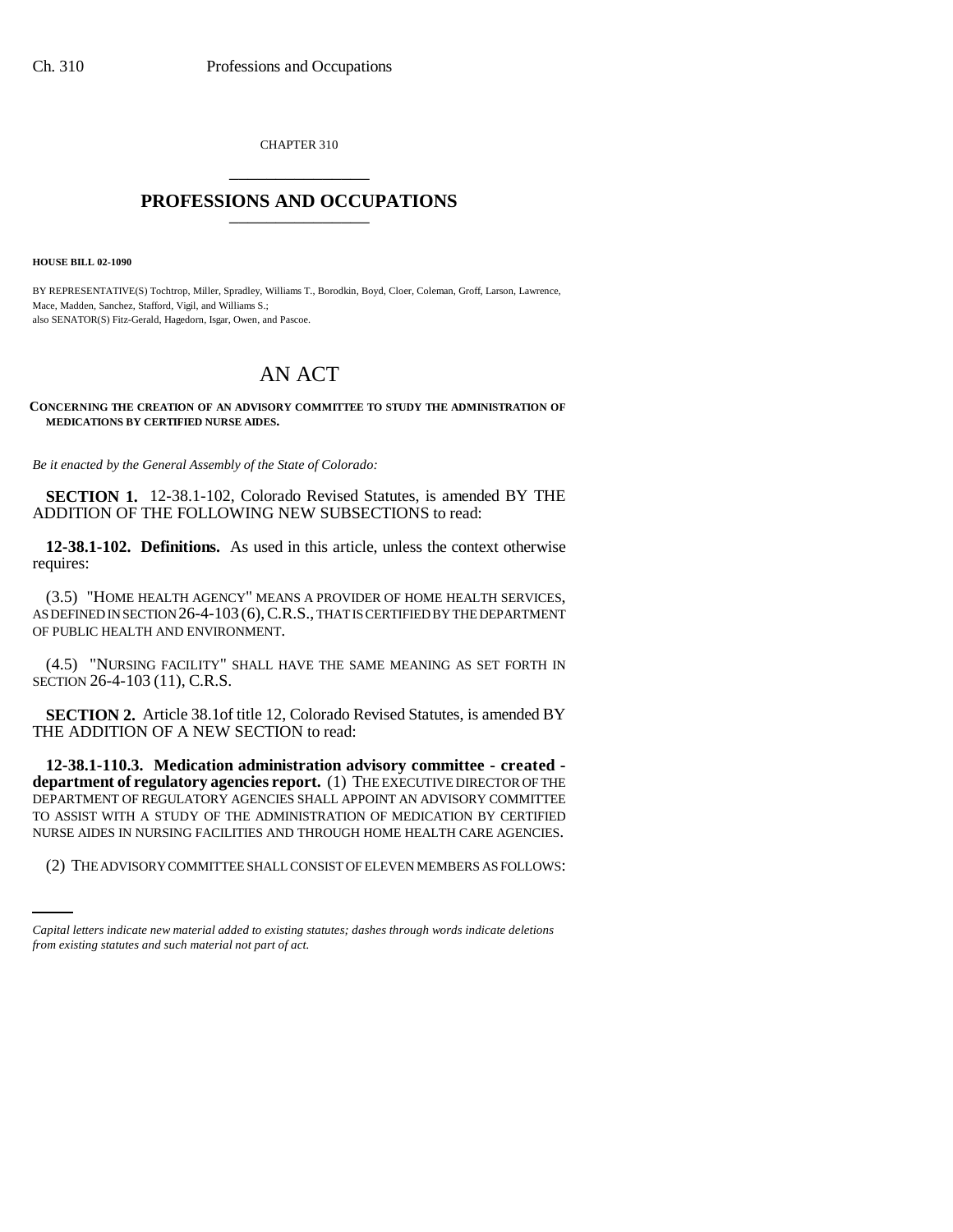(a) THE DIRECTOR OF THE DIVISION OF REGISTRATIONS IN THE DEPARTMENT OF REGULATORY AGENCIES OR THE DIRECTOR'S DESIGNEE WHO IS A MEMBER OF OR A STAFF PERSON FOR THE STATE BOARD OF NURSING;

(b) ONE GERIATRIC PHYSICIAN LICENSED PURSUANT TO ARTICLE 36 OF THIS TITLE;

(c) ONE PHARMACIST EXPERIENCED IN THE DELIVERY OF PHARMACEUTICAL PRODUCTS IN A HEALTH CARE-BASED SETTING WHO IS LICENSED PURSUANT TO ARTICLE 22 OF THIS TITLE;

(d) ONE ADVOCATE WHO REPRESENTS THE RESIDENTS OR PATIENTS IN NURSING FACILITIES;

(e) ONE HOME HEALTH CARE NURSE;

(f) ONE DIRECTOR OF A HOME HEALTH AGENCY;

(g) ONE PROFESSIONAL NURSE WHO IS A DIRECTOR OF A NURSING HOME LOCATED IN AN URBAN AREA;

(h) ONE PROFESSIONAL NURSE WHO IS A DIRECTOR OF A NURSING HOME LOCATED IN A RURAL AREA;

(i) ONE REGISTERED NURSE WHO HAS EXPERIENCE TEACHING MEDICATION ADMINISTRATION;

(j) ONE REGISTERED NURSE WHO HAS EXPERIENCE TEACHING THE CERTIFIED NURSE AIDE PROGRAM; AND

(k) ONE CLINICAL RESEARCHER WHO HAS STUDIED CARE DELIVERY IN LONG-TERM SETTINGS AND IN HOME HEALTH CARE.

(3) THE MEMBERS APPOINTED TO THE ADVISORY COMMITTEE PURSUANT TO SUBSECTION (2) OF THIS SECTION SHALL NOT RECEIVE COMPENSATION FOR THEIR SERVICES.

(4) FOR THE PURPOSES OF THE REVIEW PROVIDED IN SECTIONS 12-38.1-120 AND 24-34-104, C.R.S., THE ADVISORY COMMITTEE SHALL PROVIDE INPUT TO THE DEPARTMENT OF REGULATORY AGENCIES REGARDING THE ISSUE OF ALLOWING CERTIFIED NURSE AIDES TO ADMINISTER MEDICATIONS IN NURSING FACILITIES AND THROUGH HOME HEALTH AGENCIES. AFTER SUCH REVIEW, THE REPORT BY THE DEPARTMENT OF REGULATORY AGENCIES REQUIRED PURSUANT TO SECTION 24-34-104 (8), C.R.S., SHALL INCLUDE, BUT NOT BE LIMITED TO, THE FOLLOWING:

(a) THE BENEFITS AND RISKS ASSOCIATED WITH CERTIFIED NURSE AIDES SERVING AS MEDICATION AIDES;

(b) THE EFFECT OF THE USE OF MEDICATION AIDES ON THE LEVEL OF PATIENT CARE;

(c) THE LEVEL OF EXPERIENCE A CERTIFIED NURSE AIDE MUST HAVE IN ORDER TO